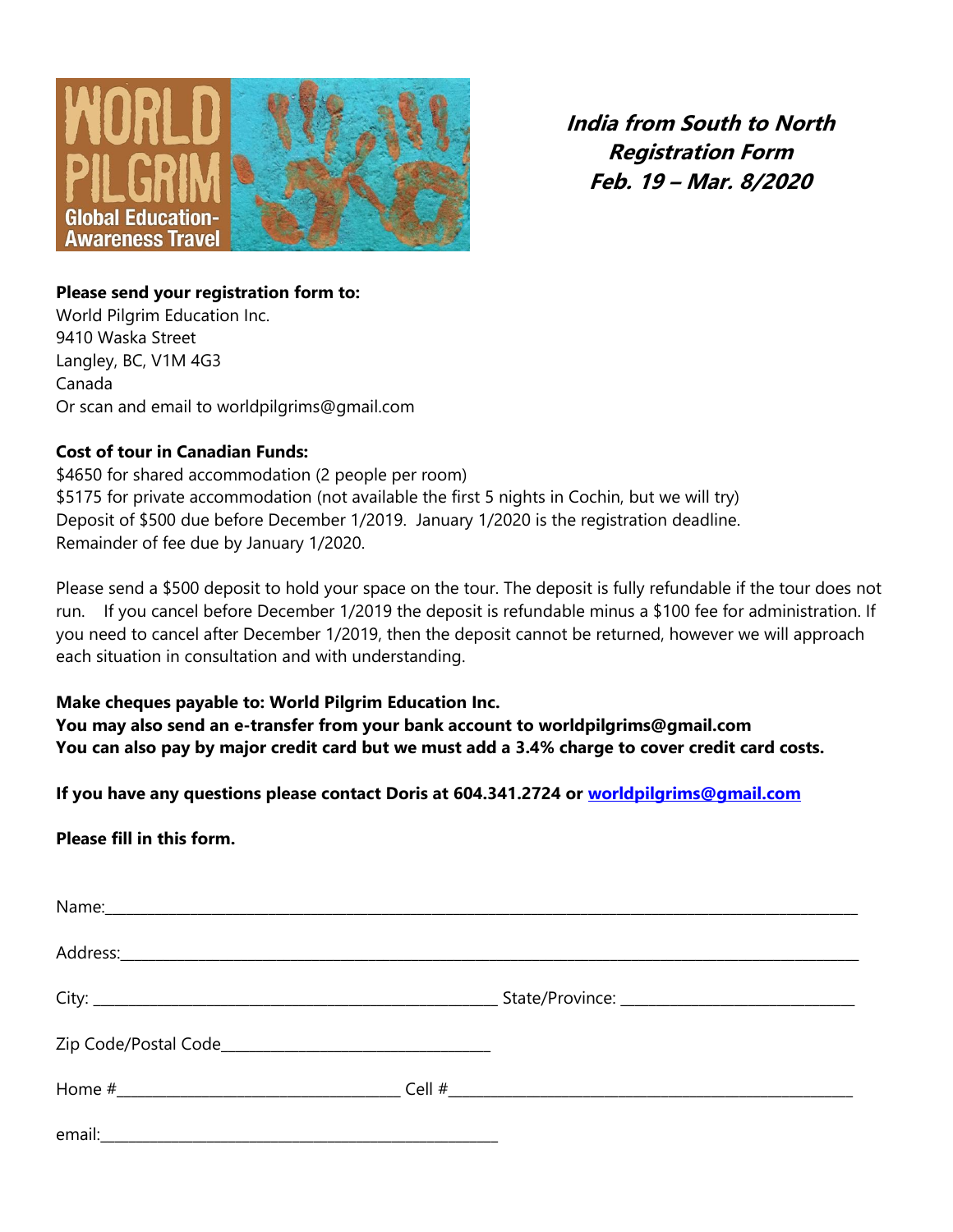## **Passport Information:**

| Country of Citizenship: ____________  |
|---------------------------------------|
| Passport # _____________              |
| Date of issuance: ______________      |
| Expiration Date: _____________        |
| Birthplace: ______________            |
| Date of Birth: _____________          |
| Age:____________                      |
| Gender: M / F / T (please circle one) |

What are your objectives/hopes for this travel experience? Anything specific you would like us to include in the itinerary?

Share with us, a little about yourself….job, hobbies, favorite things, family etc. (use back of page if you wish)

Do you feel confident that you are in physical condition to be able to handle the challenges of this journey? Any concerns you may have?

#### **MEDICAL INFORMATION:**

The following information is confidential to the World Pilgrim Staff. We ask you to assess your health in light of the demands of this type of traveling experience and so that in case of emergency we have information about you that we can share with medical staff if you are unable to do so.

Bloodtype: \_\_\_\_\_\_\_\_\_\_\_\_

Do you suffer from any of the following conditions?

\_\_\_ Epilepsy \_\_\_ emphysema \_\_\_ High blood pressure \_\_\_ heart condition \_\_\_ Diabetes

\_\_\_ shortness of breath \_\_\_ Back problems or injuries \_\_\_ asthma (what kinds?) \_\_\_ cancer

\_\_\_sleeping disturbance \_\_\_ allergies (what kinds?)

Other concerns? Please list

Do you snore? Yes / No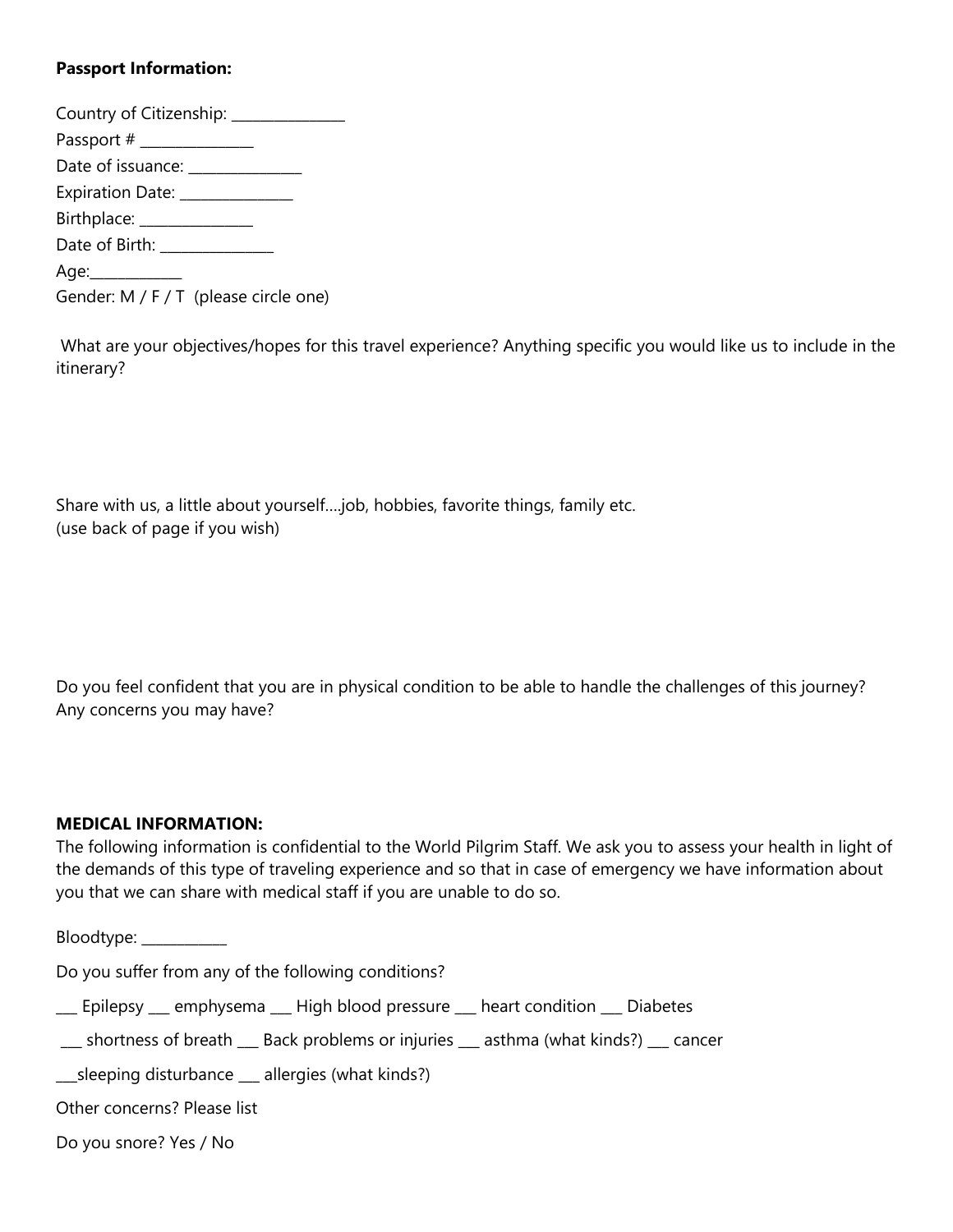#### Do you smoke? Yes / No

Do you carry any medication (other than for diarrhea or upset stomach)? If so, please specify names, doses, conditions which they treat, and possible side effects….

Do you have any dietary restrictions, special diet or vegetarian? Please specify.

In case of illness or emergency, please notify (please share someone who knows you well and who will be accessible during this trip:

| State/Province: ______________________ |                                       |  |
|----------------------------------------|---------------------------------------|--|
|                                        |                                       |  |
|                                        | _ Evening: __________________________ |  |

## **PERMISSION FORM FOR EMERGENCY MEDICAL TREATMENT**

On rare occasions an emergency requiring hospital treatment may develop during a program. In most cases, administration of an anesthetic, treatment or an injury, or operation on an individual cannot be done without consent of the patient. To avoid a potentially dangerous delay in an emergency and/or if you are unconscious or otherwise unable to give your consent, we request that you sign the following permission to ensure necessary medical treatment.

I hereby grant permission to the World Pilgrim Global Education staff to authorize the administration of such antibiotics, immunizations, anesthesia, and other medications, and to hospitalize and provide such treatment for myself that they consider appropriate based on the advice they have received. I hereby further waive and release any claim I may have against the World Pilgrim Staff/Program, its employees and contractors, sponsors, representatives in regard to these decisions in the administration of emergency medical treatment as described herein.

\_\_\_\_\_\_\_\_\_\_\_\_\_\_\_\_\_\_\_\_\_\_\_\_\_\_\_\_\_\_\_\_\_\_\_\_\_\_\_\_\_\_\_\_\_\_\_\_\_\_\_\_\_\_\_\_\_\_\_\_\_\_\_\_\_\_\_\_\_\_\_\_\_\_\_\_\_\_\_\_\_\_\_\_\_\_\_\_\_\_\_\_\_\_\_\_\_\_\_\_\_\_\_\_\_\_\_\_\_\_\_

Participant's Signature **Date of Americian Structure Date** Date Date of Americian Control of Americian Control of Date Date of Americian Control of Americian Control of Americian Control of Americian Control of Americian C Parent/Guardian Signature (if participant is under 19)

## **RELEASE OF LIABILITY AGREEMENT**

(Please read carefully before signing)

1. I, L. L. Communist Later and intend to participate in the World Pilgrim Global Education Inc. India South to North 2020 program.

2. I have voluntarily registered for this program outside of the United States/Canada/my home country.